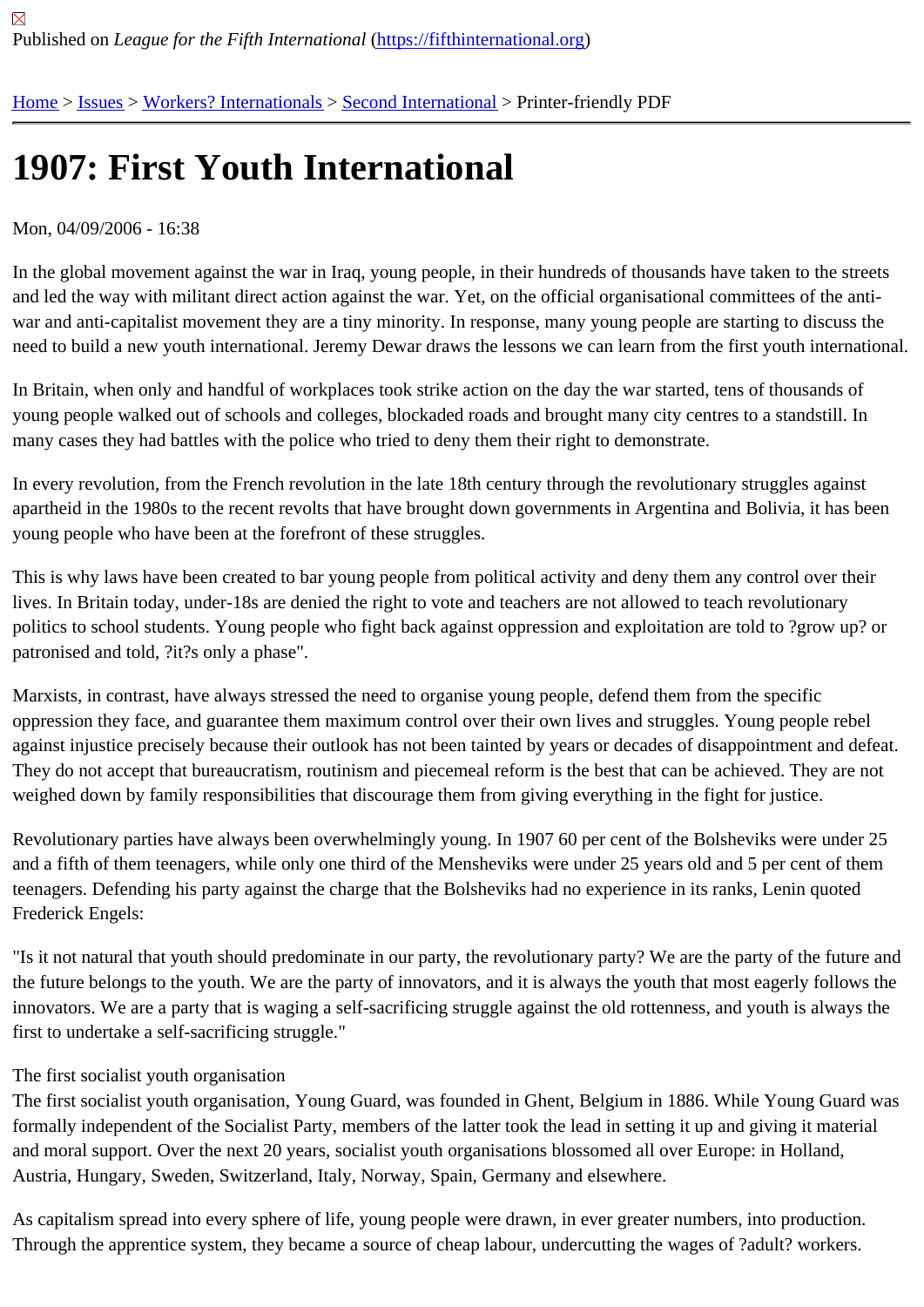The capitalist states developed secondary and university education, teaching working class and middle class students to read, write, do basic maths, and consequently formulate and express ideas. This aided the emergence of a vanguard of critically thinking youth.

The nation state rapidly transformed itself with a huge military and repressive apparatus to fight its interests in the struggle for raw materials, market share and territory against rival capitalist nation states. The standing armies also played a powerful disciplining role on the working class. Young people suffered particularly badly when conscripted into military service.

The economic struggle to protect young workers, the education of youth in socialist ideas so they could further the fight for political rights and the battle against militarism formed the basic diet of the early socialist youth organisations. And in these activities, the youth showed characteristic courage, imagination and energy.

The Belgian Young Guard developed a number of weekly, monthly and quarterly papers and magazines aimed at different groups.

Their papers, The Conscript and Barracks were both aimed at young army recruits and sold about 60,000 copies each, in both French and Flemish. Vanguard was directed at a student audience, while Socialist Youth and Youth is the Future were more general journals and enjoyed circulations of around 5,000.

Anti-militarist propaganda was systematically mailed to every recruit and handed out in streets, bars and cafés wherever soldiers frequented. Postcards with anti-army discipline jokes were sent off, along with songbooks and a pamphlet called The Soldier?s Catechism, which on its own sold 100,000 copies in France and Belgium.

But they did not just want young people to read about socialism: they wanted to fight for it. Although they campaigned against conscription, the Belgian Young Guards did not refuse to join the army. The organisation maintained contact with its members once they were called up and helped them organise soldiers? unions.

At the height of this work, 15 separate but federated unions existed in the army, sometimes having up to two-thirds of the soldiers in a unit in their ranks. These unions campaigned against the brutal system of army discipline and called on soldiers to refuse to fire on strikers or protesters when they were ordered to. As they were marched off into the army, demonstrations and rallies were held under the slogan, ?You will not shoot!"

The Czech socialist youth staged mock funeral processions - with the support of the soldiers? mothers - headed by symbolic red coffins to remind the young recruits of their class background before they were posted to the barracks. The Swedish young socialists also waged a successful joint campaign with the Norwegians against the threatened war to annex Norway by calling on soldiers ?to ignore mobilisation orders, if such are issued, and should they have to use arms, to desist from turning them on the Norwegian people".

The success of this work can be measured by the following. First, the authorities were very harsh in handing out sentences to anti-militarist agitators; some received sentences of up to three years? jail. Soldiers found guilty of antimilitarism were so badly punished that the duty of administering the torture was itself used as a deterrent for officers who stepped out of line. On the other hand, officers trying to prevent young socialists from handing out leaflets in the streets were also sometimes set upon by older workers.

Secondly, the socialist youth organisations did have a huge effect on army morale and discipline. In his famous pamphlet, Militarism and Anti-militarism, (which earned him 18 months in prison in 1907-8) the German socialist Karl Liebknecht wrote:

"On 3 May 1905, 61 men of the 10th Company of the 32nd Infantry Regiment simply left the barracks for a place nearby because of bad food and ill-treatment. In September 1906, the soldiers arranged a demonstration in connection with a suicide of a reservist in the Compeigne garrison, sang the ?Internationale? and insulted the officers. NCOs leaving the infantry school at Saint-Maixent expressed anti-militarist ideas [to the French War Minister!] and explained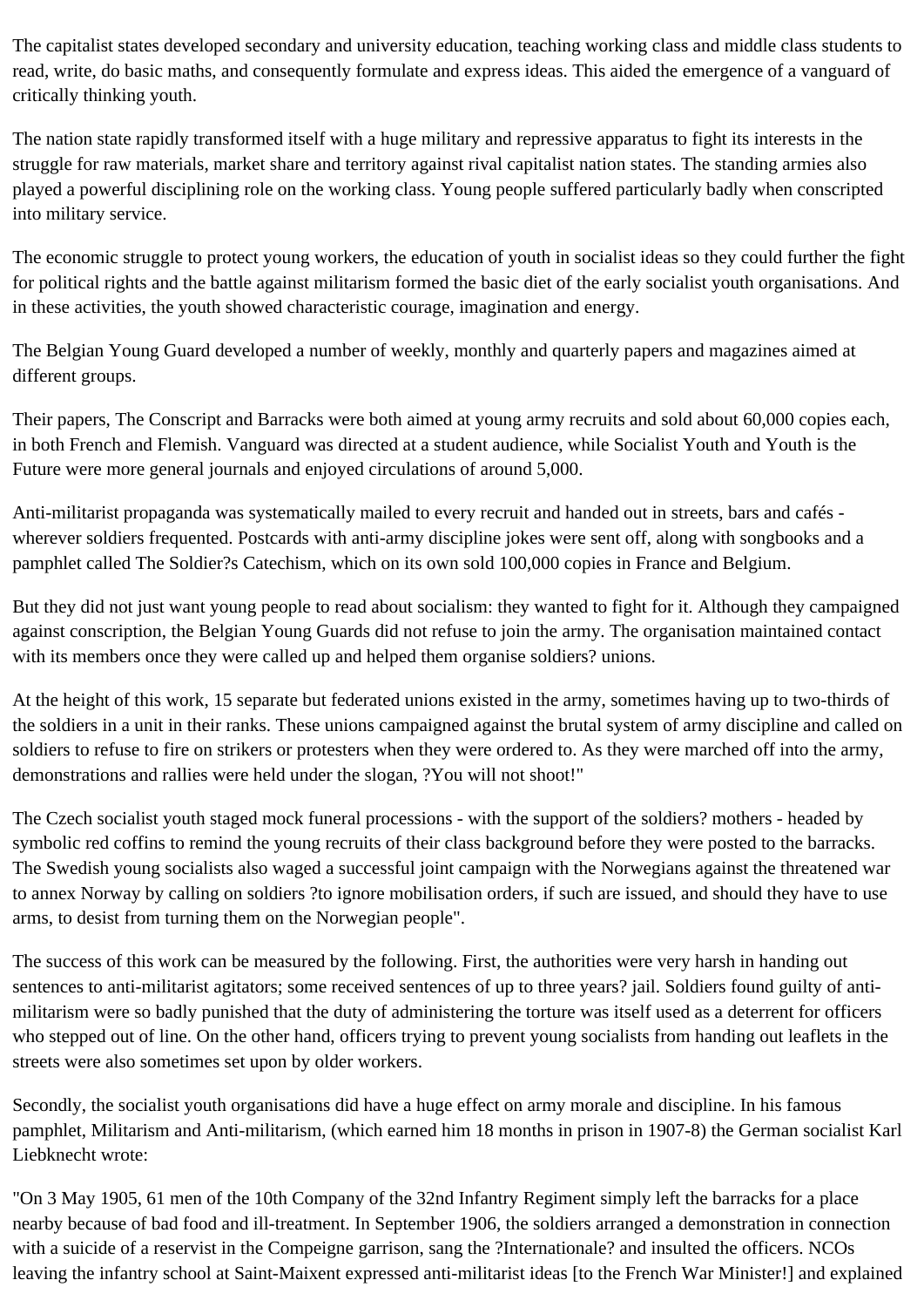that they were remaining in the army in order to win over adherents to their ideas. Above all we must draw attention to a number of strikes - for example at Dunkirk, Le Creusot, Longwy and Montceau-les-Mines - when the soldiers called in to intervene declared their solidarity with the strikers."

Finally and most importantly, the anti-militarist campaigns won the socialist youth enormous support from the working class as a whole, and led to a huge influx of youth into their ranks.

## The first youth international

The youth did not just echo the political line of the Social-Democratic parties; they joined in the debates. The Russian Revolution of 1905 had a lightening effect on the youth, drawing their organisations to the left. Crucially, they also fought for their right to independence and to form their own socialist youth international. Twenty delegates from the socialist youth organisations of 13 countries founded the International Union of Socialist Youth Organisations (IUSYO) in Stuttgart, Germany in March 1907.

The fight for independence was not so easy. The German Social-Democratic Party (SPD) was the most influential party in the Second International. But it was engaged in a battle between left and right.

A powerful right-wing, led by Eduard Bernstein, took revolution off the ?socialist? agenda and began the fight to turn the SPD into a reformist party. These reformists were particularly strong in the trade unions.

The left, led by Rosa Luxemburg, Karl Liebknecht, Franz Mehring and Clara Zetkin, fought the right-wing - over reformism, work among women, the general strike, the fight against the impending world war. The ?centre", around party leader Karl Kautsky, often sided with the left at conferences but invariably acted with the right in practice.

German socialist youth organisations faced even more draconian anti-socialist laws than the SPD itself. In 1904 Liebknecht first called for a German youth organisation. By 1906 two socialist youth groups were formed: the Association of Male and Female Workers of Germany (Prussia) and the Union of Free Youth Organisations of Germany or ZJD (Bavaria). Under Prussian law, under-18s were not allowed to join political organisations at all, while Bavaria strictly limited them to ?non-political? activities.

Nevertheless, both organisations carried out energetic and fruitful activity in the workplace that brought in many working class members, who were then educated in Marxist politics. Eventually these activities brought the youth organisations into conflict with the bureaucratic trade union leaders and the state.

At the founding conference of the IUSYO, Ludwig Frank from the ZJD and Karl Liebknecht himself were elected onto the International Youth Bureau. A year later in 1908 the Prussian laws were extended across Germany, thus outlawing the ZJD. What would the SPD do?

Robert Schmidt, a right-wing trade union leader, was not going to wait to find out. Eight weeks after the passing of the law, he spoke at a union congress against the need for a separate youth organisation. Schmidt argued that youth should spend their time ?eating good sausages? not reading ?bad magazines"! If nothing else, the youth learned that the right wing will co-operate with the capitalist state to stitch you up.

While he was in prison Liebknecht penned a defence for the youth, Working Youth. But it was to no avail. The SPD conference closed down the ZJD and replaced it with ?local youth organisations of an apolitical nature that are run with the agreement of adults". Membership naturally stagnated, then fell. Two years later, the SPD withdrew support for the IUSYO, having manoeuvred Kautsky?s supporter Robert Dannenberg into the youth leadership.

Alongside the Western European socialist youth organisations, young people were entering the fray in Tsarist Russia but in very different circumstances. Effective socialist and trade union activity was illegal. The youth, as ever, were more repressed than most. However, the Bolsheviks did not sideline youth work. Far from it. The party directly participated in the IUSYO and organised young workers and students in struggle - recruiting the best and swiftly placing them in positions of responsibility. In 1917, the majority of the St Petersburg leadership of the party were under 30 but, as one commentator pointed out, collectively they ?had been arrested a total of 44 times and exiled 11 times -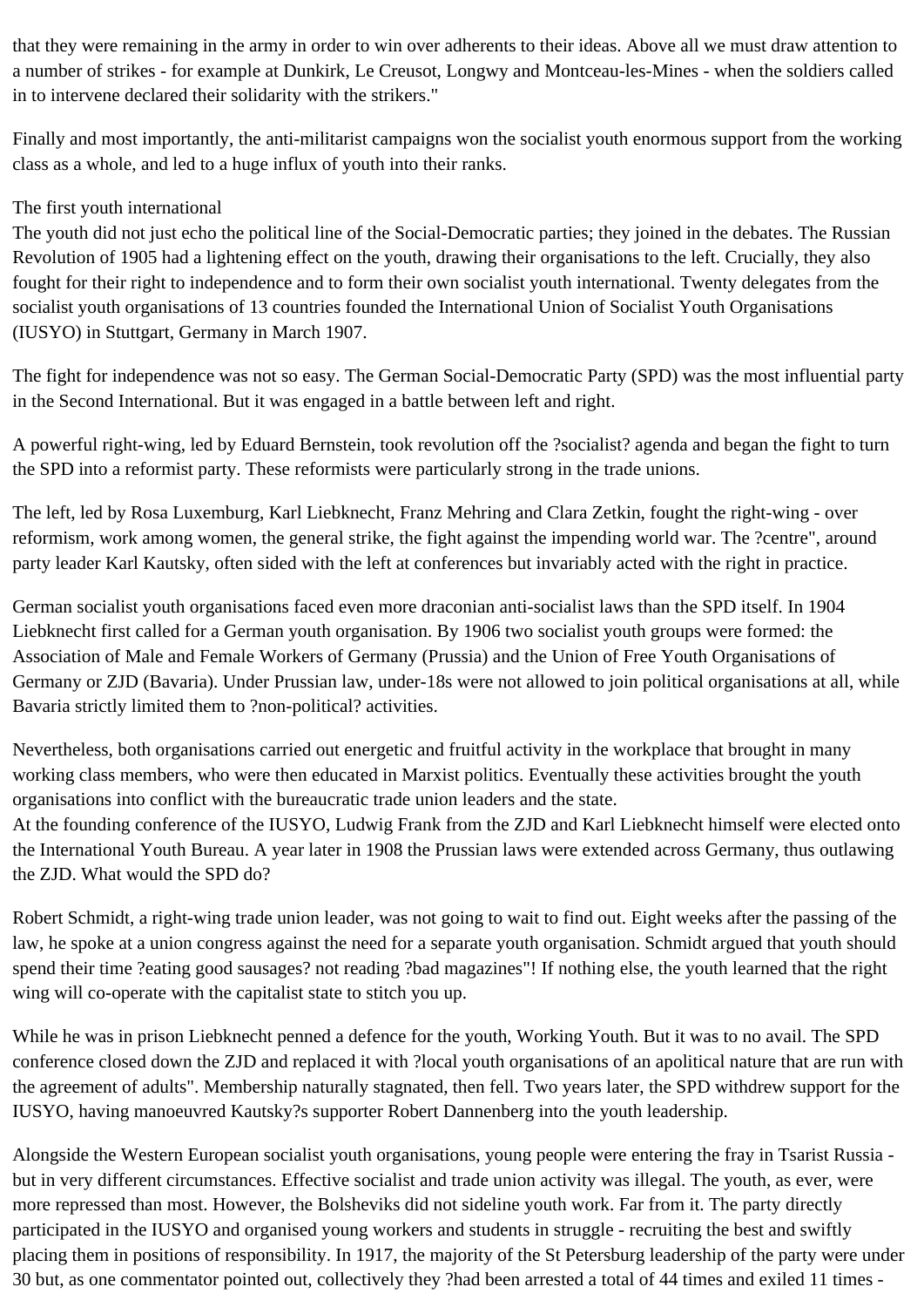proof that they were experienced revolutionary leaders."

Nevertheless, no separate youth organisation was set up. As a student in 1907, Nicolai Bukharin did attempt to build one, but police repression ended the experiment quickly. Throughout this period though, according to historian Pierre Broué, Lenin?s wife Nadezhda Krupskaya ?hoped to see an organisation of young revolutionaries directed by youths themselves, that could risk committing its own errors, which she saw as preferable to seeing it strangled under the tutelage of well-intentioned ?adults?."

At first sight, Lenin?s approach to special work among youth appears contradictory. On the one hand, he says to a new group of school students:

"Concentrate your efforts on self-education as the main purpose of your organisation, in order to develop into convinced, steadfast and consistent Social-Democrats. Draw the strictest possible line of demarcation between this extremely important and essential preparatory work and direct political activity."

Lenin also argued that university students - who were often the first section of society to launch militant political protest against Tsarism - should not ignore the differences on the left. In advice which could still act as a guide to students today he wrote:

"[Students] are the most responsive section of the intelligentsia, and the intelligentsia is so called just because they most consciously, most resolutely and most accurately reflect and express the development of class interests and political groupings in society as a whole. Students cannot be an exception to society as a whole - however unselfish, pure, idealistic, they may be - and the task of the socialist is not to gloss over this difference but, on the contrary, to explain it as widely as possible and to embody it in a political organisation."

On the other hand, Lenin was also aware of the special role that youth would play in a revolution: a vanguard role. During the 1905 revolution, he urged the Bolsheviks to discard ?propaganda circle? methods of party work and go directly to the newly active youth:

"All we have to do is to recruit young people more widely and boldly...without fearing them. This is a time of war. The youth - the students and still more so the young workers - will decide the issue of the whole struggle... Do not fear their lack of training, do not tremble at their inexperience and lack of development... events themselves will teach them in our spirit."

In particular, Lenin ordered the Bolsheviks not to limit themselves to organising young party members. The natural instinct of youth to take the boldest line of advance in revolutionary upheavals meant that they had to be drawn into the revolutionary movement as quickly as possible:

"Their mood of protest and their sympathy for the cause of international revolutionary social-democracy in themselves suffice, provided the social-democrats work effectively among them."

Whereas the SPD leaders feared that the youth would bring the workers? movement into a violent confrontation with the state machinery, Lenin saw them as essential for this reason. Even an experienced revolutionary party like the Bolshevik Party could hesitate when the moment for insurrectionary activity approached. The 1905 revolution was sparked by a massacre in January that year. Lenin wrote despairingly to party organisers in October:

"It horrifies me - I give you my word - it horrifies me to find that there has been talk about bombs for over six months, and yet not one has been made! And it is the most learned people who are doing the talking... Go to the youth, gentlemen!... Let them arm themselves at once as best they can, be it with a revolver, a knife, a rag soaked in kerosene for starting fires, etc."

The Bolsheviks? specific contribution to socialist youth work can be summed up in these three strictures. ? First, concentrate on Marxist education and involve the youth in all the main political debates of the day, including the disputes between the various tendencies on the left.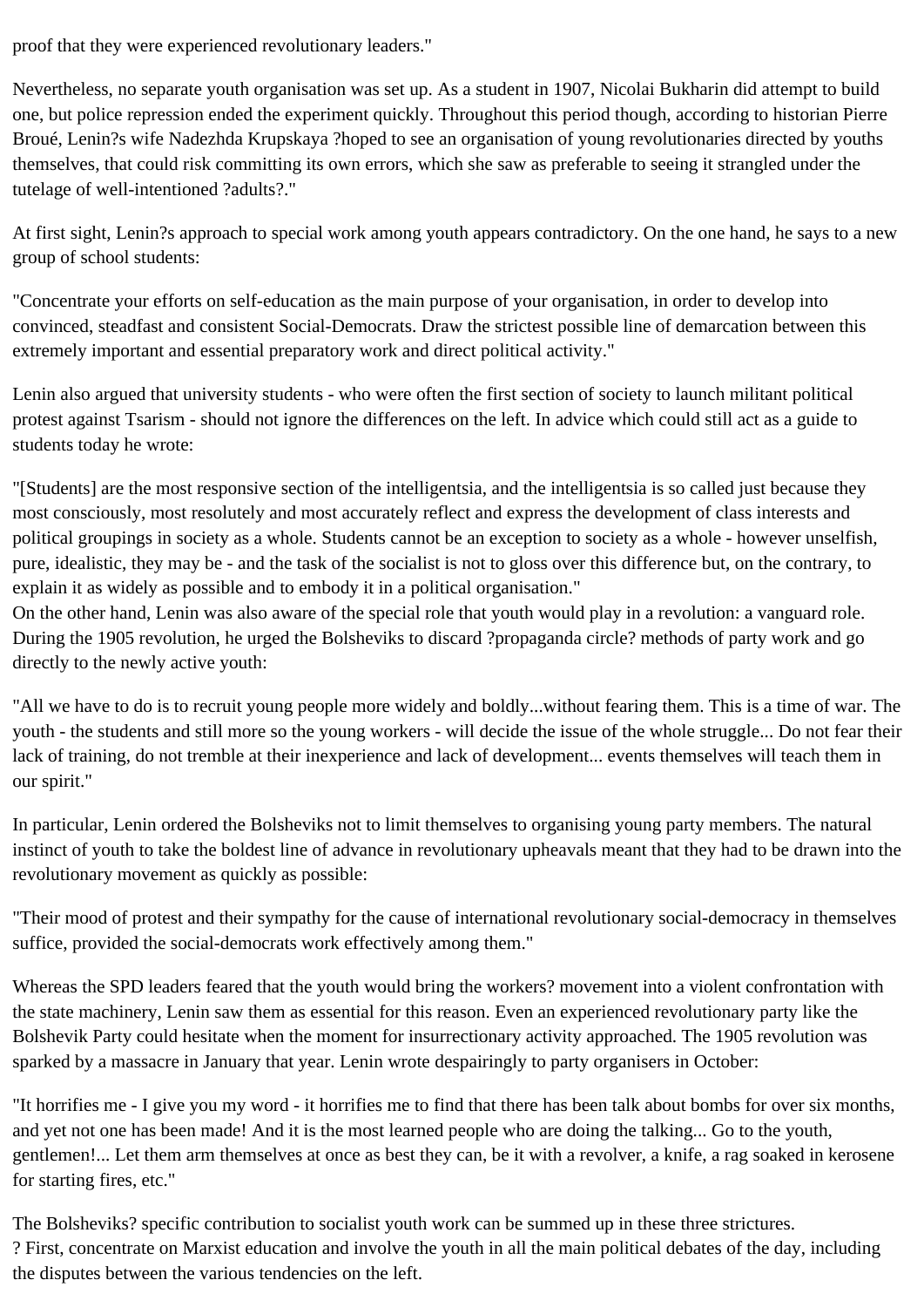? Second, do not restrict youth work to the minority who will all at once accept the party?s programme, but seek out a path to the masses.

? Finally, allow events to teach the youth by encouraging them to take the boldest actions against the class enemy actions which older revolutionaries might shrink from.

The outbreak of war in 1914, the collapse of the Second International and the 1917 Russian Revolution were to fuse these methods with the tradition of mass youth organisations in the west and lay the basis for a new kind of revolutionary youth movement.

The socialist youth organisations were the first to reorganise after the historic betrayal of August 1914, when nearly all the socialist parties of the belligerent countries voted to support ?their own? side in the first world war.

In April 1915 the IUSYO held an international conference in Bern, Switzerland. Fourteen delegates from nine countries, representing 34,000 members, attended.

The main debate at Bern was over tactics against the imperialist slaughter. Led by the delegates from Switzerland and Scandinavia, where the adult parties had taken a pacifist stance, the conference voted to campaign for ?recognition of the demand for disarmament in the programme of the workers? movement of their countries". Only the Polish and Russian delegates voted against this, preferring the revolutionary defeatist position: turn the imperialist war into a civil war. As a compromise the final resolution aimed to ?compel the ruling classes to conclude peace through the resumption of the class struggle by the working class".

The IUSYO also performed a valuable role in resurrecting the socialist movement. Eleven issues of its journal, Youth International, were produced before the end of the war, providing the main forum for all the left - including Lenin, Rosa Luxemburg and Leon Trotsky - to debate the main issues of the day. By the end of the war, the IUSYO had been won over to the revolutionary position on war, away from pacifism towards ?revolutionary defeatism? and support for colonial uprisings.

Of equal importance, during this period the youth sections effectively became independent political organisations. The Russian Revolution of October 1917 spurred the youth across Europe to split from the Social-Democracy. In Austria, the Socialist Young Workers split and renamed themselves the Communist Young Proletarians.

The French Committee for Autonomy, the left wing of the socialist youth, split and later formed the kernel of the Communist Party. The Italian Socialists refused to recognise their own Socialist Youth Federation (FGSI) after left winger Amadeo Bordiga had won it to a defeatist position. And in mid-1918 the German ZJD split, with the left wing becoming the Free Socialist Youth (FSJ). After the war, demobbed soldiers joined the FSJ in droves, many of them going on to found the German Communist Party (KPD) and play a leading role in the failed January 1919 insurrection.

At its first conference after the war (held in different locations across Berlin in November 1919 to avoid being broken up by the police), the IUSYO changed its name to the Communist Youth International (CYI) and affiliated to the Communist International (Comintern). As the Comintern itself recognised, the youth sections had ?acted as the vanguard in the revolutionary struggle".

The early years of the CYI were marked by two big debates: one political, one organisational, but both intimately connected. Most of the youth had received their political education in revolutionary struggles. It was this which attracted them to the Bolsheviks and the Comintern in the first place. But as the revolutionary tide ebbed across Europe a new perspective and new tactics were needed.

At its Third Congress in July 1921, the Comintern called for a turn to the masses:

"The Communist youth organisations can no longer limit themselves to working in small propaganda circles... In conjunction with the Communist parties and the trade unions, they must organise the economic struggle."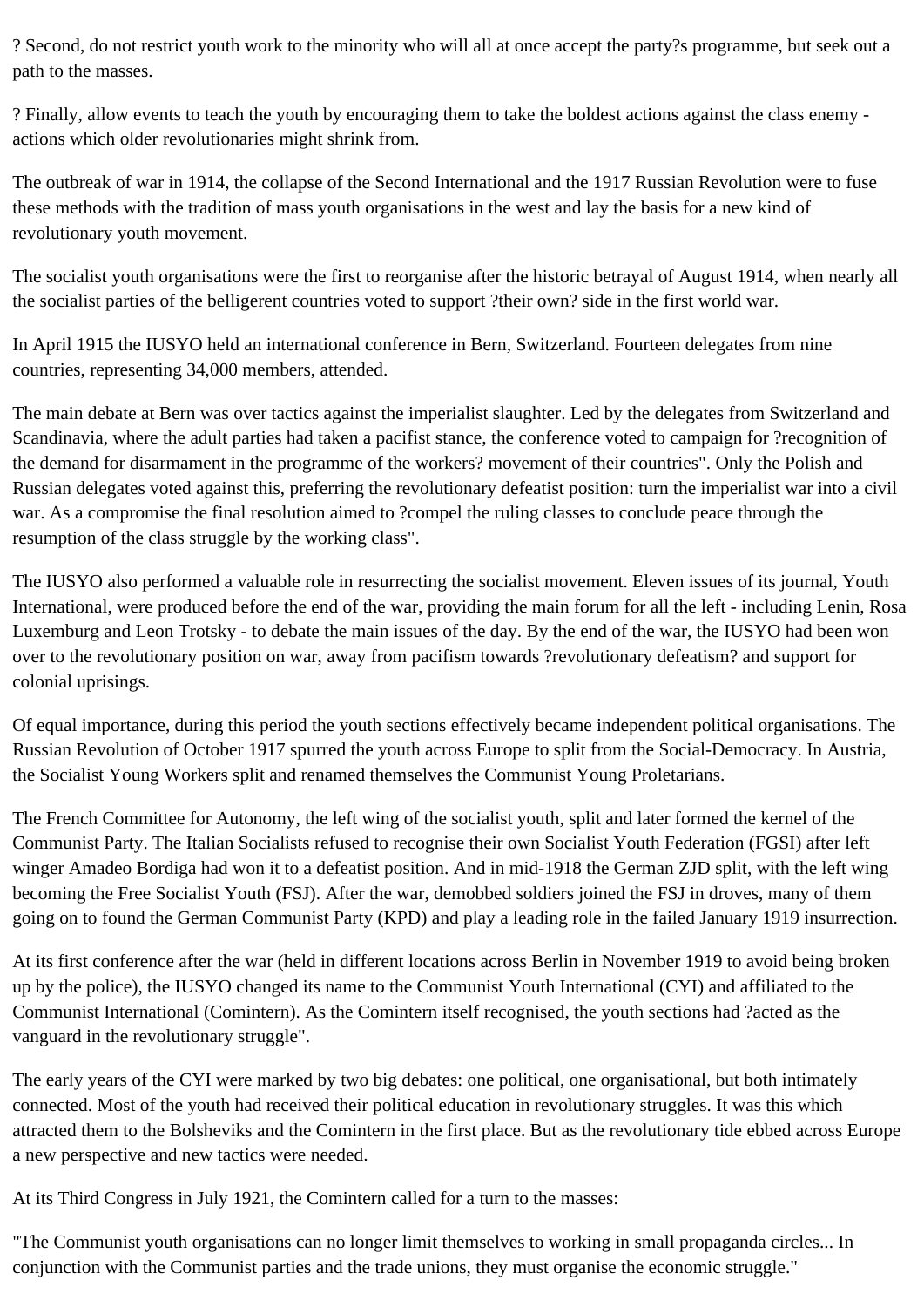Inevitably, many of the best youth saw the turn to mass work as a retreat to reformism. They saw preparation for insurrection as always the order of the day. In 1920, for example, at the height of the Turin wave of factory occupations, the FGSI had only two kinds of organisation: military squads and discussion circles. They had no trade union or workplace cells. That contributed to the communists? failure to win their strategy among the working class.

In March 1921 the German working class suffered an even greater defeat, when the mass of workers refused to heed the KPD?s call for a revolutionary advance.

In the end the youth organisation of the Comintern was convinced that they needed to be more than just discussion and propaganda circles of young people and that a turn to organising and agitating amongst the working class was not a retreat towards the reformism they fought against in the Second International.

Over the next couple of years, the CYI sections involved themselves in a wide range of activities that ensured the French, Italian and German youth sections all led non-party youth in mass struggles. The French Young Communists (JC) even led a miners? strike in late 1922 and launched a mass campaign against the French occupation of the Ruhr in 1923. The FGSI was at the forefront of the anti-fascist struggle.

Proof of the vitality of the internal life of the youth sections can be found in the Russian youth organisation, the Komsomol. While the Komsomol?s main work was in the Red Army during the civil war, in mass educational and cultural work among the peasantry and the working class and in constructing the new society, the Komsomol also took a lead in protecting young workers? wages and conditions.

Consequently, the Komsomol was drawn into the struggle between the growing Stalinist bureaucracy in Russia and the Trotskyist opposition to it. In December 1923, Pravda reported a meeting of 400 party youth complaining against growing bureaucratisation that the ?party consisted of 40,000 members with hammers and 400,000 with briefcases". A month later, when nine members of the Komsomol leadership accused Trotsky of ?dragging in the question of the youth by the hair? into factional disputes, eight leading Komsomol youth publicly rallied to his defence.

Unfortunately, the CYI did not survive the Stalinist degeneration of the Comintern. Tens of thousands of Trotskyist youth were expelled from the Komsomol in 1926. The youth sections - and even the Pioneers movement which organised 10-13 year olds - were ruthlessly used in the battle against ?Trotskyism". In 1926, the Yugoslav Trotskyist sympathiser Vujo Vuyovitch was dismissed from his role as Secretary of the CYI and suspended from the party. The CYI became a Stalinist plaything losing its independence.

Trotsky and the revolutionaries who went on to forge the Fourth International (FI) never lost sight of the importance of the youth. And in their efforts to build a youth movement - despite the terrible persecution and isolation they suffered they handed on to our generation an understanding of the key things needed for success in this decisive sphere of revolutionary work:

? The need for adult socialists to consciously prioritise youth work, with special papers, tactics and organisations

? The need to allow youth to make their own mistakes and to decide their own practical priorities and as such have their own independent organisation

? The need to educate young workers and students in socialist politics without patronising them or stifling their tendency to question everything

? The need for youth cadres who can take the party?s politics into the wider layers of working class youth, explaining why not every compromise is a betrayal, why not every retreat is a disaster, and why winning a battle is not the same as winning a war.

The history of the socialist youth organisations of the Second International also provides us with many lessons for today.